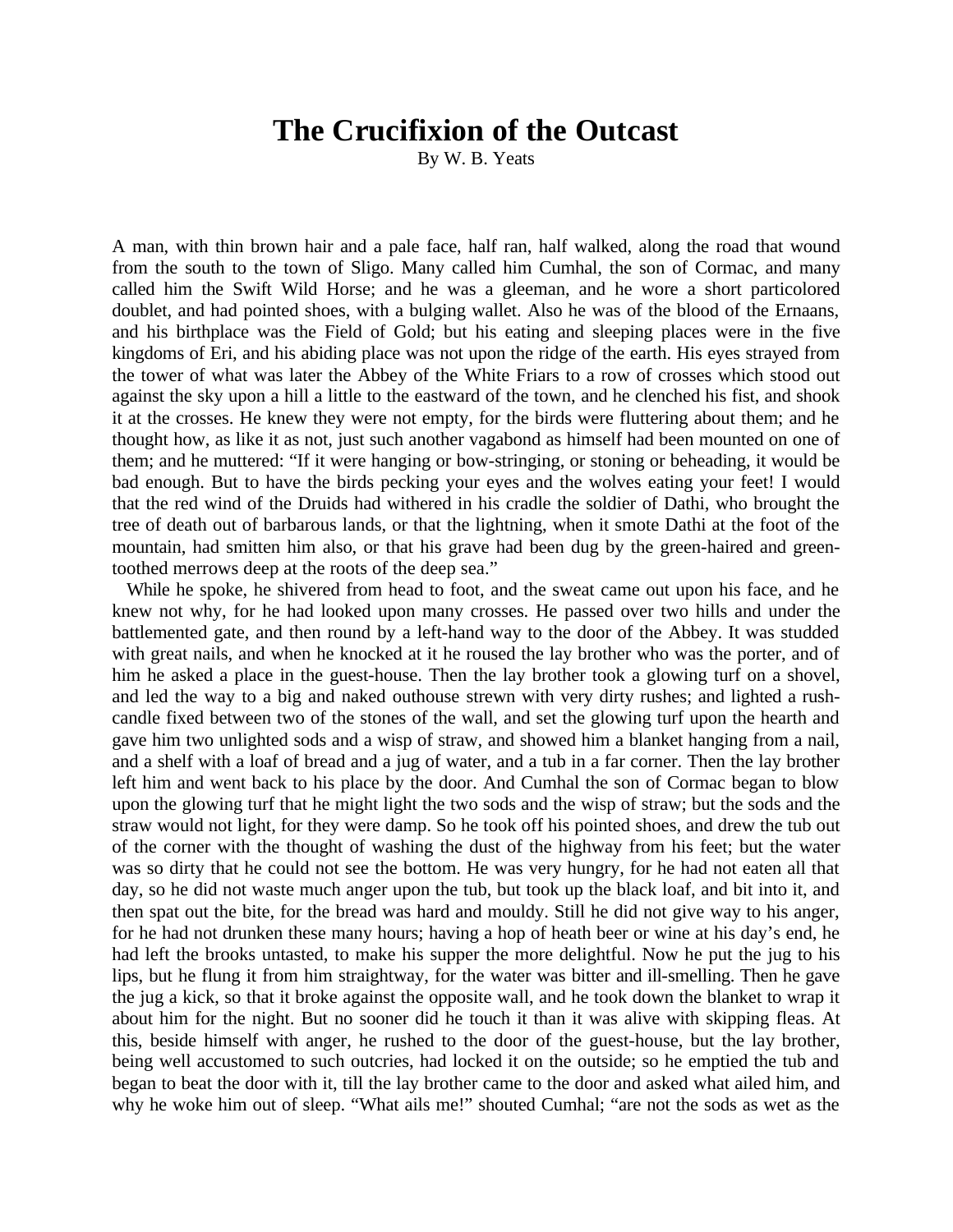sands of the Three Rosses? and are not the fleas in the blanket as many as the waves of the sea and as lively? and is not the bread as hard as the heart of a lay brother who has forgotten God? and is not the water in the jug as bitter and as ill-smelling as his soul? and is not the foot-water the color that shall be upon him when he has been charred in the Undying Fires?" The lay brother saw that the lock was fast, and went back to his niche, for he was too sleepy to talk with comfort. And Cumhal went on beating at the door, and presently he heard the lay brother's foot once more, and cried out at him. "O cowardly and tyrannous race of monks, persecutors of the bard and the gleeman, haters of life and joy! O race that does not draw the sword and tell the truth! O race that melts the bones of the people with cowardice and with deceit!"

"Gleeman," said the lay brother, "I also makes rhymes; I make many while I sit in my niche by the door, and I sorrow to hear the bards railing upon the monks. Brother, I would sleep, and therefore I make known to you that it is the head of the monastery, our gracious abbot, who orders all things concerning the lodging of travelers."

"You may sleep," said Cumhal, "I will sing a bard's curse on the abbot." And he set the tub upside down under the window, and stood upon it, and began to sing in a very loud voice. The singing awoke the abbot, so that he sat up in bed and blew a silver whistle until the lay brother came to him. "I cannot get a wink of deep with that noise," said the abbot. What is happening?"

"It is a gleeman," said the lay brother, "who complains of the sods, of the bread. of the water in the jug, of the foot-water, and of the blanket. And now he is singing a bard's curse upon you, O brother abbot, and upon your father and your mother, and your grandfather and your grandmother, and upon all your relations."

"Is he cursing in rhyme?"

"He is cursing in rhyme, and with two assonances in every line of his curse."

The abbot pulled his nightcap off and crumpled it in his hands, and the circular grey patch of hair in the middle of his bald head looked like the cairn upon Knocknarea, for in Connaught they had not yet abandoned the ancient tonsure. "Unless we do somewhat," he said, "he will teach his curses to the children in the street, and the girls spinning at the doors, and to the robbers upon Ben Bulben."

"Shall I go, then," said the other, "and give him dry sods, a fresh loaf, clean water in a jug, clean foot-water, and a new blanket, and make him swear by the blessed Saint Benignus, and by the sun and moon, that no bond be lacking, not to tell his rhymes to the children in the street, and the girls spinning at the doors, and the robbers upon Ben Bulben?"

"Neither our Blessed Patron nor the sun and moon would avail at all," said the abbot; "for tomorrow or the next day the mood to curse would come upon him, or a pride in those rhymes would move him, and he would teach his lines to the children, and the girls, and the robbers. Or else he would tell another of his craft how he fared in the guest-house, and he in his turn would begin to curse, and my name would wither. For learn there is no steadfastness of purpose upon the roads, but only under roofs and between four walls. Therefore I bid you go and awaken Brother Kevin, Brother Dove, Brother Little Wolf, Brother Bald Patrick, Brother Bald Brandon, Brother James, and Brother Peter. And they shall take the man, and bind him with ropes, and dip him in the river that he shall cease to sing. And in the morning, lest this but make him curse the louder, we will crucify him."

"The crosses are all full," said the lay brother.

"Then we must make another cross. If we do not make an end to him another will, for who can eat and sleep in peace while men like him are going about the world? We would stand shamed indeed before blessed Saint Benignus, and sour would be his face when he comes to judge us at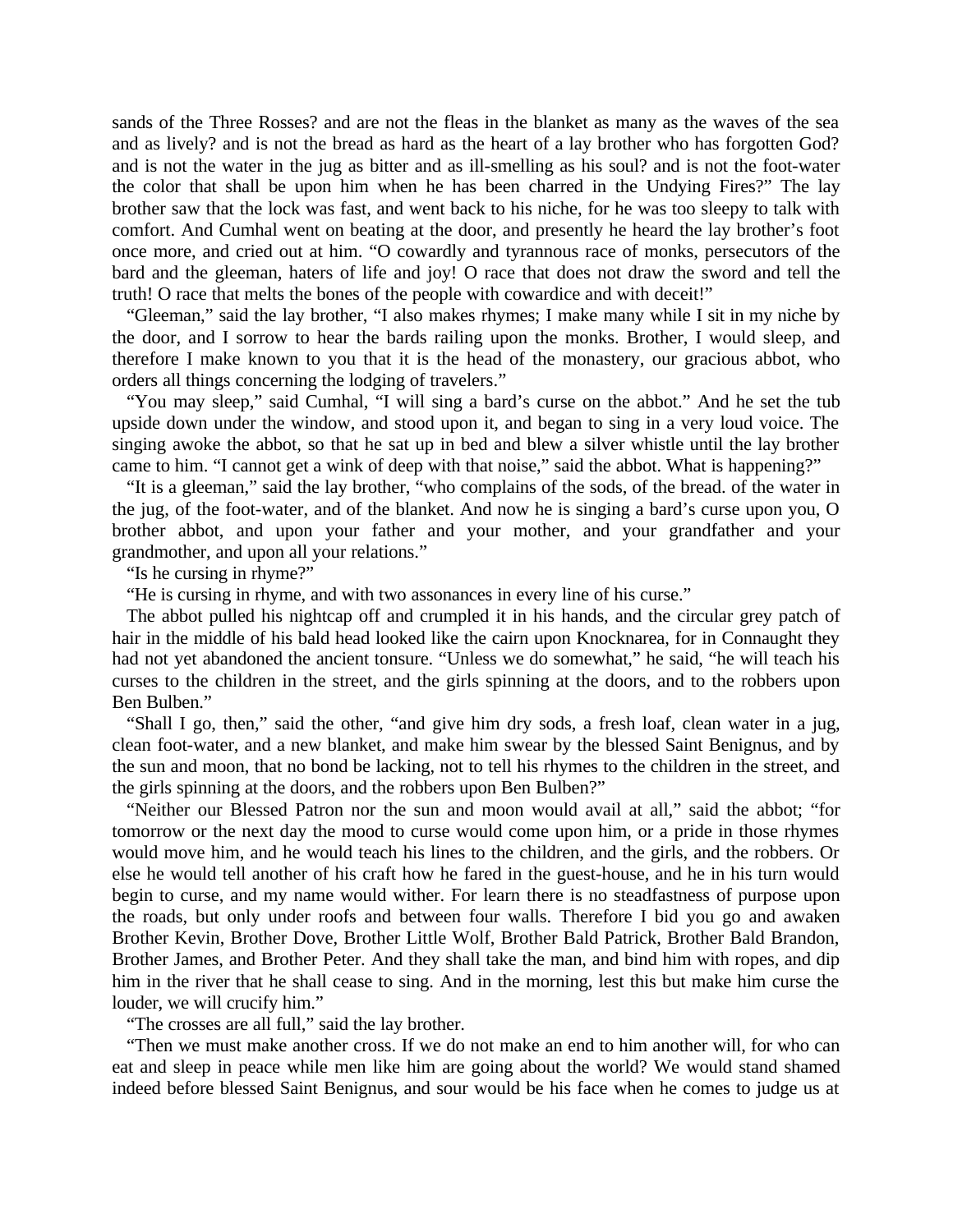the Last Day, were we to spare an enemy of his when we had him under our thumb! Brother, there is not one of these bards and gleemen who has not scattered his bastards through the five kingdoms, and if they slit a purse or a throat, and it is always one or the other, it never comes into their heads to confess and do penance. Can you name one that is not heathen at heart, always longing after the Son of Lir, and Aengus, and Bridget, and the Dagda, and Dana the Mother, and all the false gods of the old days; always making poems in praise of those kings and queens of the demons, Finvaragh, whose home is under Cruachmaa, and Red Aodh of Cnocna-Sidhe, and Cleena of the Wave, and Aoibhell of the Grey Rock, and him they call Donn of the Vats of the Sea; and railing against God and Christ and the blessed Saints." While he was speaking he crossed himself, and when he had finished he drew the nightcap over his ears to shut out the noise, and closed his eyes and composed himself to sleep.

The lay brother found Brother Kevin, Brother Dove, Brother Little Wolf, Brother Bald Patrick, Brother Bald Brandon, Brother James, and Brother Peter sitting up in bed, and he made them get up. Then they bound Cumhal, and they dragged him to the river, and they dipped him in it at the place which was afterwards called Buckley's Ford.

"Gleeman," said the lay brother, as they led him back to the guest-house, "why do you ever use the wit which God has given you to make blasphemous and immoral tales and verses? For such is the way of your craft. I have, indeed, many such tales and verses well-nigh by rote, and so I know that I speak true! And why do you praise with rhyme those demons, Finvaragh, Red Aodh, Cleena, Aoibhell and Donn? I, too, am a man of great wit and learning, but I ever glorify our gracious abbot, and Benignus our Patron, and the princes of the province. My soul is decent and orderly, but yours is like the wind among the salley gardens. I said what I could for you, being also a man of many thoughts, but who could help such a one as you?"

"Friend," answered the gleeman, "my soul is indeed like the wind, and it blows me to and fro, and up and down, and puts many things into my mind and out of my mind, and therefore am I called the Swift Wild Horse." And he spoke no more that night, for his teeth were chattering with the cold.

The abbot and the monks came to him in the morning, and bade him get ready to be crucified, and led him out of the guest-house. And while he still stood upon the step, a flock of great grassbarnacles passed high above him with clanking cries. He lifted his arms to them and said, "O great grass-barnacles, tarry a little, and mayhap my soul will tread with you to the waste places of the shore and to the ungovernable sea!" At the gate a crowd of beggars gathered about them. being come there to beg from any traveler or pilgrim who might have spent the night in the guest-house. The abbot and the monks led the gleeman to a place in the woods at some distance, where many straight young trees were growing, and they made him cut one down and fashion it to the right length, while the beggars stood round them in a ring, talking and gesticulating. The abbot then bade him cut off another and shorter piece of wood, and nail it upon the first. So there was his cross for him, and they put it upon his shoulder, for his crucifixion was to be on the top of the hill where the others were. A half-mile on the way he asked them to stop and see him juggle for them; for he knew, he said, all the tricks of Aengus the Sublehearted. The old monks were for pressing on, but the young monks would see him: so he did many wonders for them, even to the drawing of live frogs out of his ears. But after a while he turned on him, and said his tricks were dull and a little unholy, and set the cross on his shoulders again. Another half-mile on the way and he asked them to stop and hear him jest for them, for he knew, he said, all the jests of Conan the Bald, upon whose back a sheep's wool grew. And the young monks, when they had heard his merry tales, again bade him take up his cross, for it ill became them to listen to such